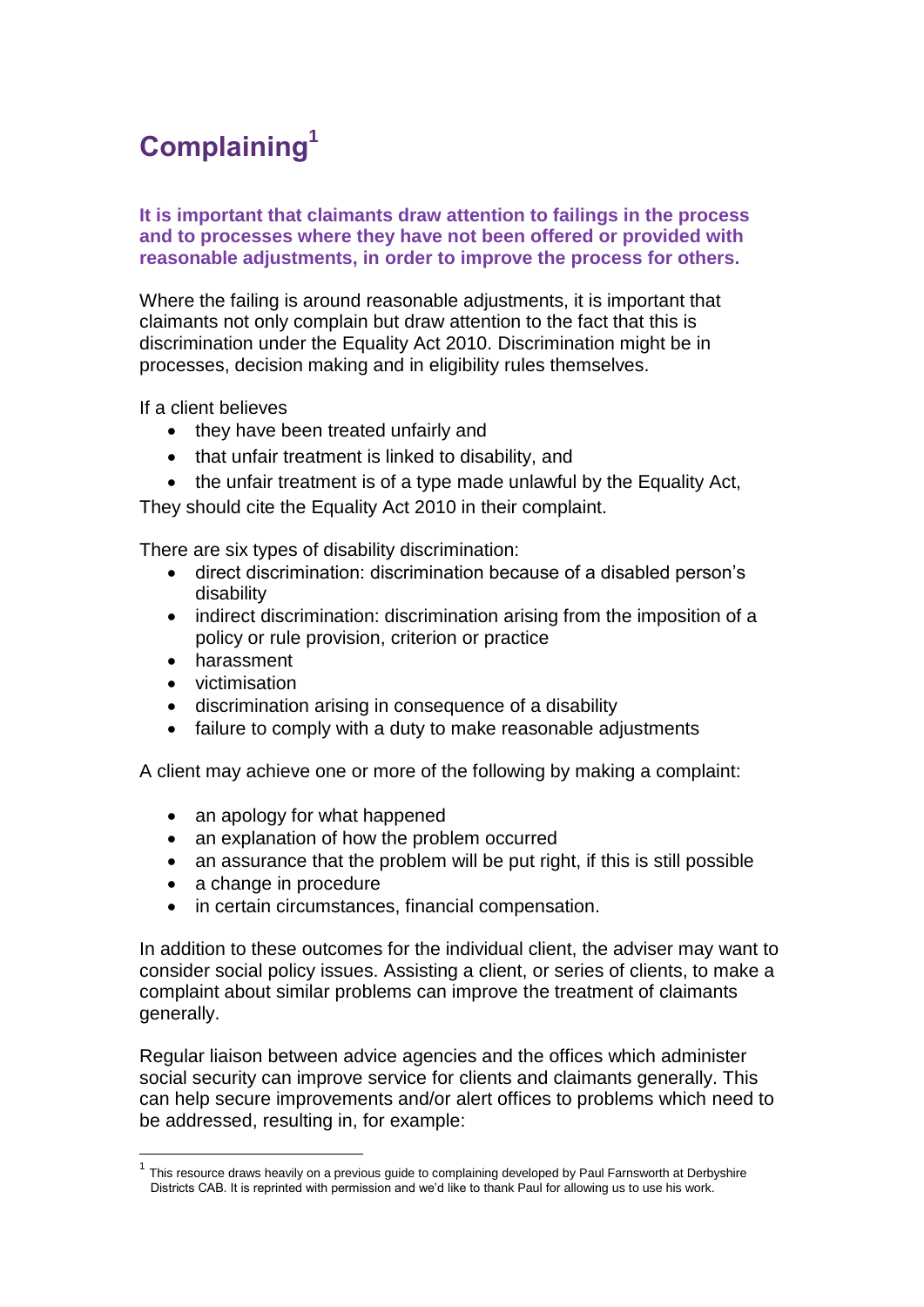- a change in the quidance issued to offices
- a change in procedures
- improved waiting times for benefit claims to be processed
- improved efforts to provide a service which meets the needs of all sections of the community
- offices checking other cases to put right similar problems.

Public sector agencies have to record formal complaints **made about them and account publicly for their performance.** 

# **How to complain**

**If your client feels that any part of the process of claiming ESA was badly managed or discriminatory, including the opportunity to request or the provision of reasonable adjustments, you can support them to complain.** 

Making a complaint will not jeopardise an on-going claim – there is no link between the complaints procedure and the decision making process.

They can **contact the Jobcentre Plus** office they've been dealing with if they are unhappy with the service they've received - their details will be at the top of any letters from Jobcentre Plus.

- The client will need to explain what has happened, how this has affected them and what they want to happen to put things right.
- Jobcentre Plus will try to resolve the issue over the phone or deal with the complaint within 15 working days.
- The client will be asked if they want their **complaint sent to the Director General of Operations for the Department for Work and Pensions**. They aim to deal with complaints within 15 working days.

If they are still unhappy, they can then ask the **Independent Case Examiner** to investigate<http://www.ind-case-exam.org.uk/> - they'll be impartial and this is free.

If they are still unhappy with the response from the Independent Case Examiner, they can ask their MP to send the complaint to **the Parliamentary and Health Service Ombudsman** - <http://www.ombudsman.org.uk/>

# **If the client is unhappy about their Work Capability Assessment they can also complain to the WCA provider** – which is Atos until the end of 2014.

**They can complain by** phoning 0113 2309175 or by emailing customerrelations@atoshealthcare.com. However, we would recommend they make their complaint in writing.

A leaflet is available from Atos which includes a complaint form, or you could send a letter of complaint to: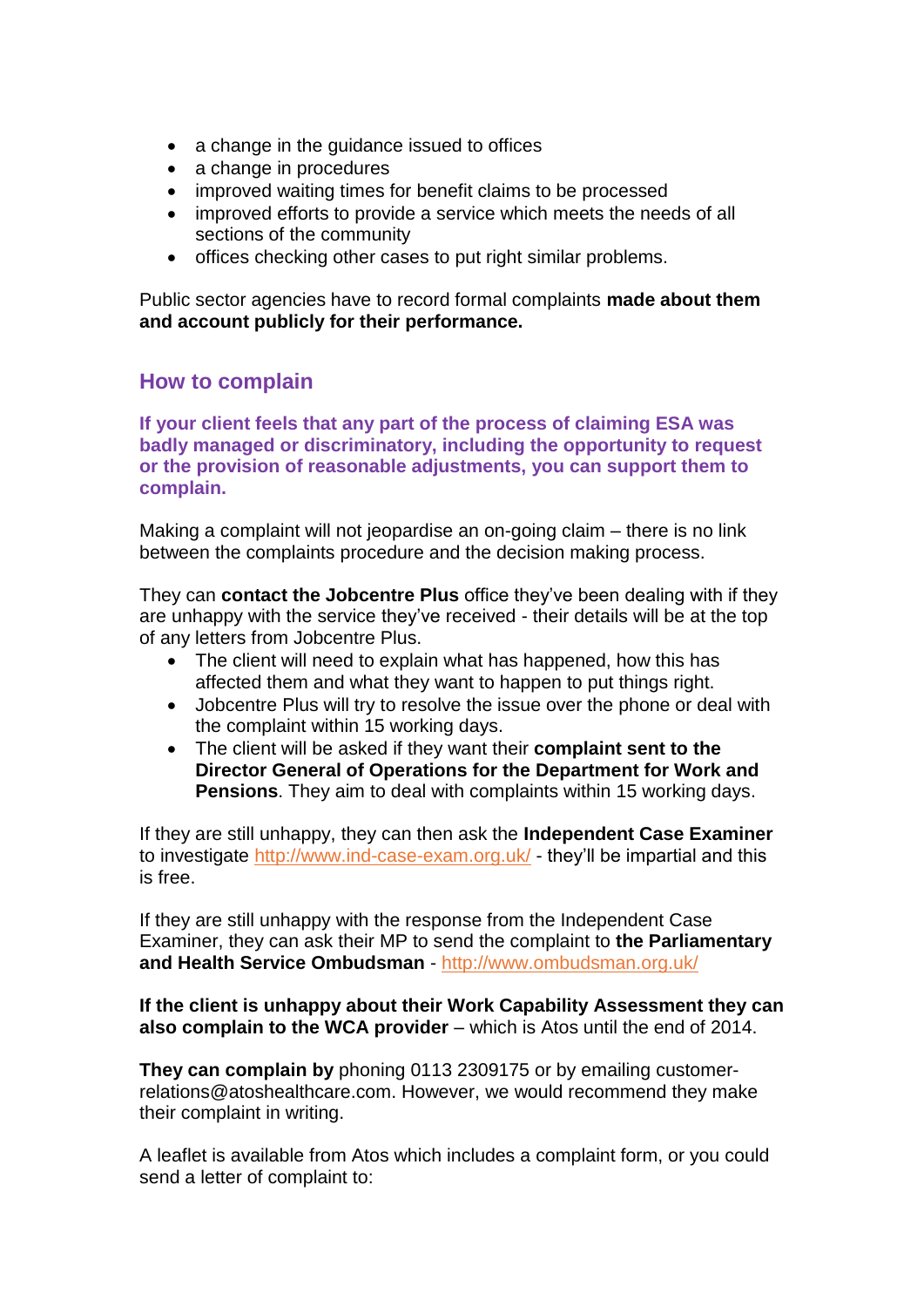Customer Relations Manager Atos Healthcare Block 1 Wing G Government Buildings Otley Road Lawnswood Leeds LS16 5PU

The Atos complaints procedure states that staff and partners in the consultation centres will be able to advise claimants about making a complaint. If you advise them or contact Atos on their behalf, make sure that the client provides signed consent to the representation either on the attached form or on a separate letter.

- **Within 2 working days of receiving the complaint it should be acknowledged by Atos staff in writing**. The acknowledgement letter must include a paragraph explaining to customers when they should expect to receive a full response.
- **An interim response should be offered by Medical Services where a final response cannot be made after 20 working days.** Atos say if they need to obtain copies of any relevant documents from the Department for Work and Pensions; or obtain information from the Health Professional or other employee involved, it may take longer.
- Most complaints should receive a response after 20 working days, and no more than 3% should take more than 30 days.
- **If your clients complaint takes longer than 30 days to resolve, Atos should issue further interim updates every 10 days**.

**If you or your client are dissatisfied with the investigation into your complaint you can contact the Customer Relations Manager named on the complaint response**. You should explain to them which parts of the complaint you feel have not been dealt with to your satisfaction. The Customer Relations Manager will arrange for a Senior Manager to personally review the investigation into the complaint and undertake a further investigation by the independent tier of the complaints process if appropriate.

The independent tier is made up of two bodies, an independent assessor and a doctor. The independent assessor is a person from a private company and offers the DWP benefit claimant an independent review of the way their complaint has been handled by Atos Healthcare Medical services. An independent doctor will conduct medical quality reviews when there are issues within the complaint that relate to the quality of the medical report in question.

# **If the complaint concerns how an appeal was processed, the client will need to contact the Tribunals Service itself.**

If they are concerned about the way in which members of a tribunal behaved towards them during an appeal hearing, contact the chair of the region where the tribunal was heard. To find out who this is, contact the Tribunals Service.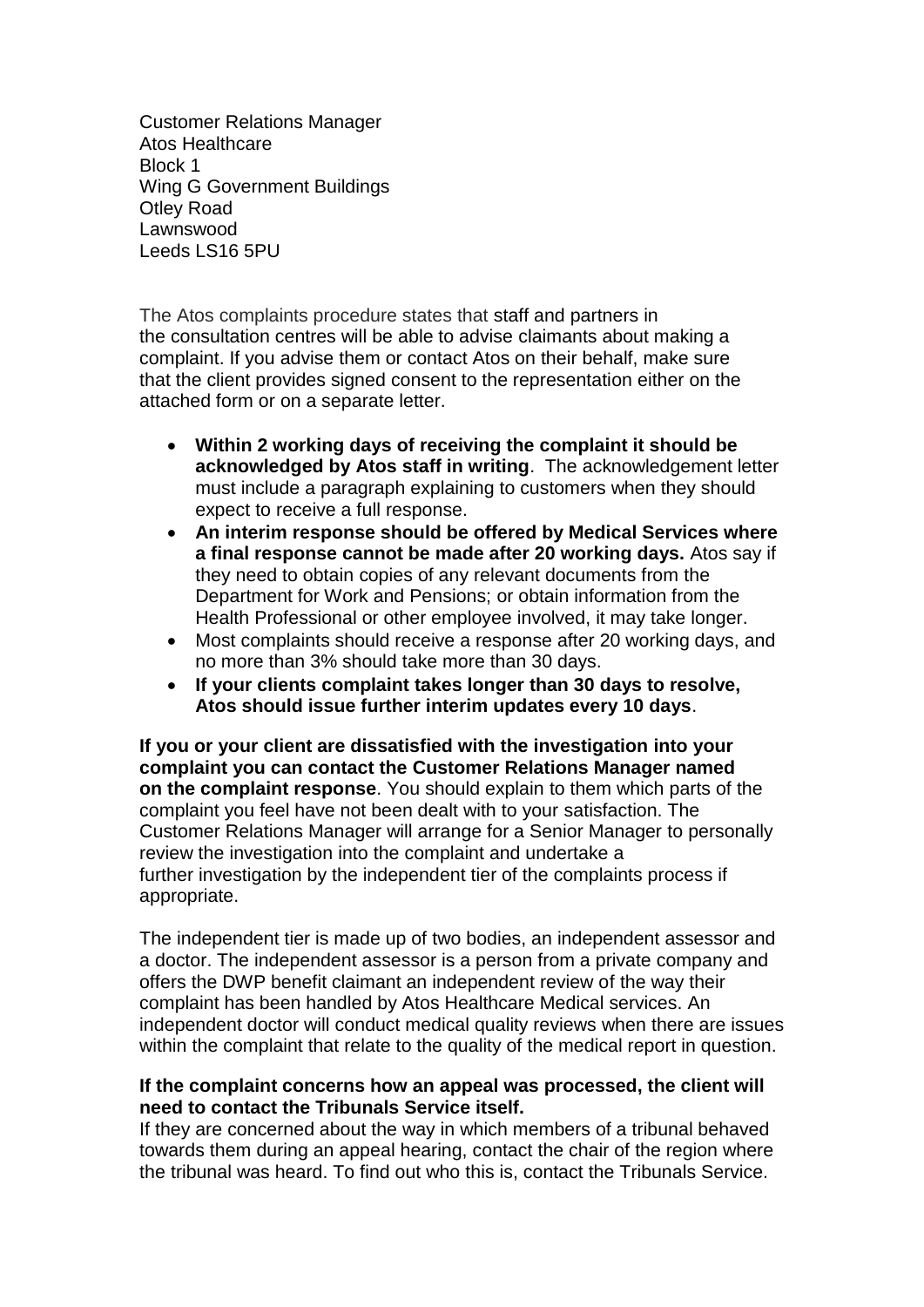# **What can the client complain about?**

Claimants can complain to DWP if reasonable adjustments are not offered or provided as part of the ESA claim process, or if the DWP acts unreasonably, inappropriately or in a discriminatory manger towards them.

Claimants can complain to Atos about the way the face to face assessment was carried out, problems with the test centres, about healthcare professionals or administrative staff and procedures. They can also complain to the Tribunals Service if the problem relates to the appeal process.

# **Here are some of the more common issues you may want to consider including in the complaint.**

# **Client was provided with information in an inaccessible format**

The DWP is responsible for ensuring that claimants are provided with accessible information about ESA eligibility and the process for claiming. They should ensure that information provided at all stages of the process, including communication of decision and further options, is available in a number of formats and, where it has been requested in a specific format by a claimants, is consistently provided in such a format.

# **Client should not have been required to attend a face-to-face WCA**

If the client met thresholds for exceptional circumstances or has provided evidence of a severe disability then the assessment would be both inappropriate and unnecessary.

# **Client was not provided with notice/details to attend and/or is being unreasonably penalised for non-attendance**

The DWP will treat the claimant as Fit for Work if they fail to attend their WCA AND:

- were sent written notice of the date, time and place of the medical at least seven days in advance; or
- agreed to accept a shorter period of notice, whether in writing or some other form.

If your client did not receive notice of their appointment from the DWP, or received a letter dated or postmarked within 7 days of their appointment they are entitled to complain. If their non-attendance as a result of this delay results in a fit for work decision or a sanction, they are likely to benefit from launching a formal complaint.

# **The client was not given made aware that they were entitled to reasonable adjustments or given the option to request them**

Reasonable adjustments are not only a legal right but are a vital method of ensuring that all claimants can effectively participate in the WCA process. If the client was not informed of the opportunity to request such adjustments and feels disadvantaged by this omission they should draw this to the attention of Atos and DWP.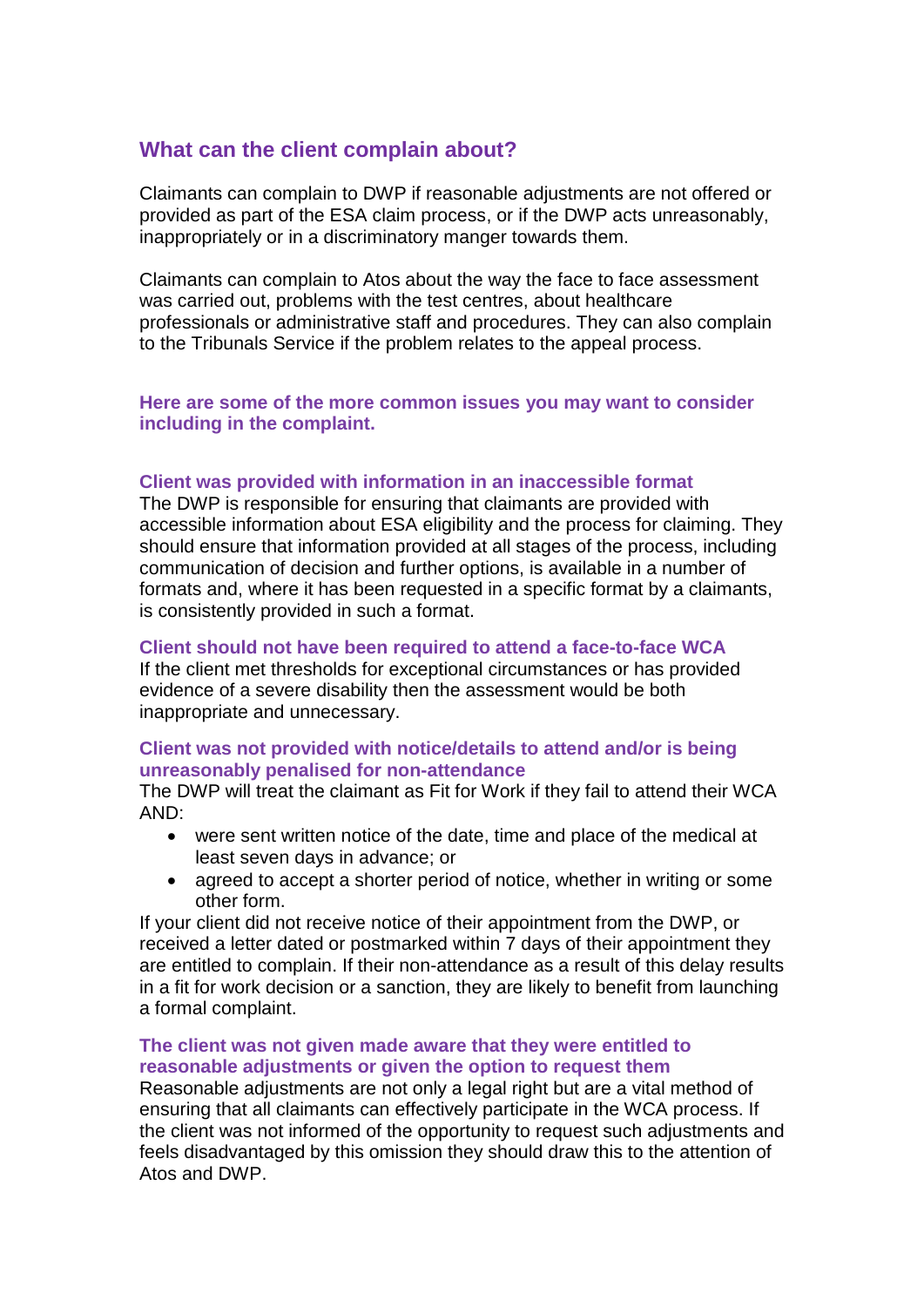# **The WCA venue was an unreasonable distance from the client's home or was in other ways inaccessible.**

Claimants have the right to receive a face to face WCA at a venue less than 90 minutes travel from their home. If they have difficulty travelling they should be offered an appointment at a closer venue or in their own home. Clients with physical impairments should be offered an accessible method of entering and moving around the building, with additional reasonable adjustments (such as ramps) provided as required. Clients with mental impairments should be offered clear guidance as to reaching and accessing the building, and may require reasonable adjustments such as 'easy words and pictures' materials of communication in Makaton.

#### **Client was kept in the waiting room for an unreasonable length of time**

Being kept waiting for extended periods not only runs counter to Atos' customer charter, it can also present problems for many claimants who find it difficult to sit for long intervals. Encourage the client to let Atos know if a prolonged wait has caused discomfort or pain.

#### **There was not enough time to complete an accurate assessment**

Atos assessors must allow sufficient time for the assessment to be carried out so that the report can be completed to the required standard. If the client required an interpreter, has difficulty processing information or expressing themselves verbally, then additional time should have been built into the assessment.

#### **Clients companion was excluded**

Claimants are allowed to bring a companion with them to the assessment, and where appropriate any relevant information they may have should be considered by the assessor.

# **Specific reasonable adjustments requested by the client were not provided or were offered in an inadequate manner**

Provision of reasonable adjustments is a statutory duty for public service providers. If adjustments requested to ensure that the client is able to fully participate in the process are not provided or are offered in an inadequate manner then this should be bought up as a case of discrimination.

# **The assessor/assessment discriminated against the client by fact of their medical condition**

If the client feels that they were treated inappropriately or received an inadequate examination due to the precise nature of their illness or disability this is discrimination. This might include an assessor failing to consider mental health issues or providing a substandard service to a claimant with a learning disability.

### **The assessor/assessment discriminated against the client due to them exhibiting a protected characteristic under the Equality Act**

As in every other sphere of life, claimants have the right to be treated equally and with respect, regardless of race, gender, belief or affiliation. If your client feels that they were discriminated against for a reason unrelated to their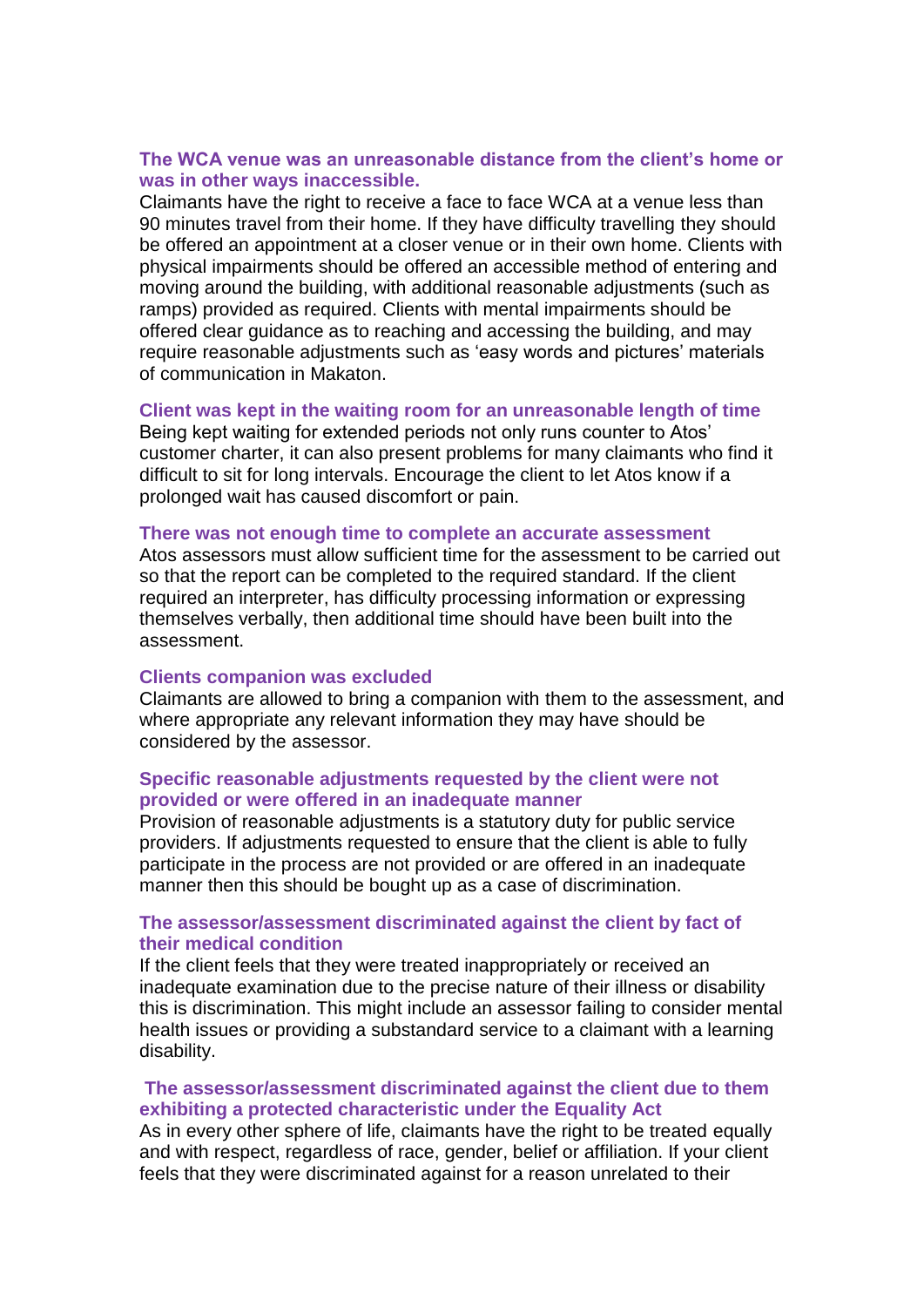illness or disability this is still covered by the Equality Act and should be challenged.

#### **The assessor was rude, confrontational or unhelpful**

The interview should be carried out in a friendly, professional and nonconfrontational way.

#### **The assessor used terms that the client didn't understand.**

Atos assessors must use clear and understandable language, so that misunderstandings can be avoided.

#### **The assessor drew misleading conclusions about everyday tasks.**

The assessor will ask questions about your 'typical day'. This is to establish how you cope with ordinary everyday tasks. This should be your own account of your abilities – the assessor must not put their own interpretation on your responses.

#### **Further Medical Evidence was not considered**

Atos assessors must read documents that have been submitted and all evidence should be considered. This includes any evidence brought by the claimant to the assessment – this should be copied and passed on to the decision maker. The report should make reference to the evidence that has been considered and justification should be given if there is a conflict between the opinion of the assessor and the other medical evidence.

#### **The assessor gave no opportunity for client to explain their answers.**

Assessors often use 'closed' questions, which don't give you the opportunity to fully explain your circumstances. For instance, the question 'Do you do your own shopping?' can be answered by either a yes or a no, and may give a wrong impression. An 'open' question, such as 'How difficult do you find it to do your own shopping?' can paint a much more accurate picture of the day to day problems that you encounter. Assessors must use both types of questions; limited response and leading questions should be avoided.

# **The assessor's findings did not reflect clients everyday level of functioning**

It is important that the assessor does not base his/her findings on a 'snapshot' of your performance during the assessment, but that they reflect your functional ability over a period of time.

#### **The assessor ignored information because it was inconsistent**

The assessor is obliged to investigate all information, even if it may at first seem contradictory. For example, if you have claimed that you are able to get on a bus by yourself, but need to be accompanied when going shopping, the assessor must still explore this inconsistency, and any conclusions they make must be justified.

# **The assessor did not consider the pain or difficulty arising from repeated activities**

The assessor may observe you performing a simple physical task, such as rising unaided from a chair. It is not enough for them to note that you are capable of this, they must also consider how much pain this may cause, your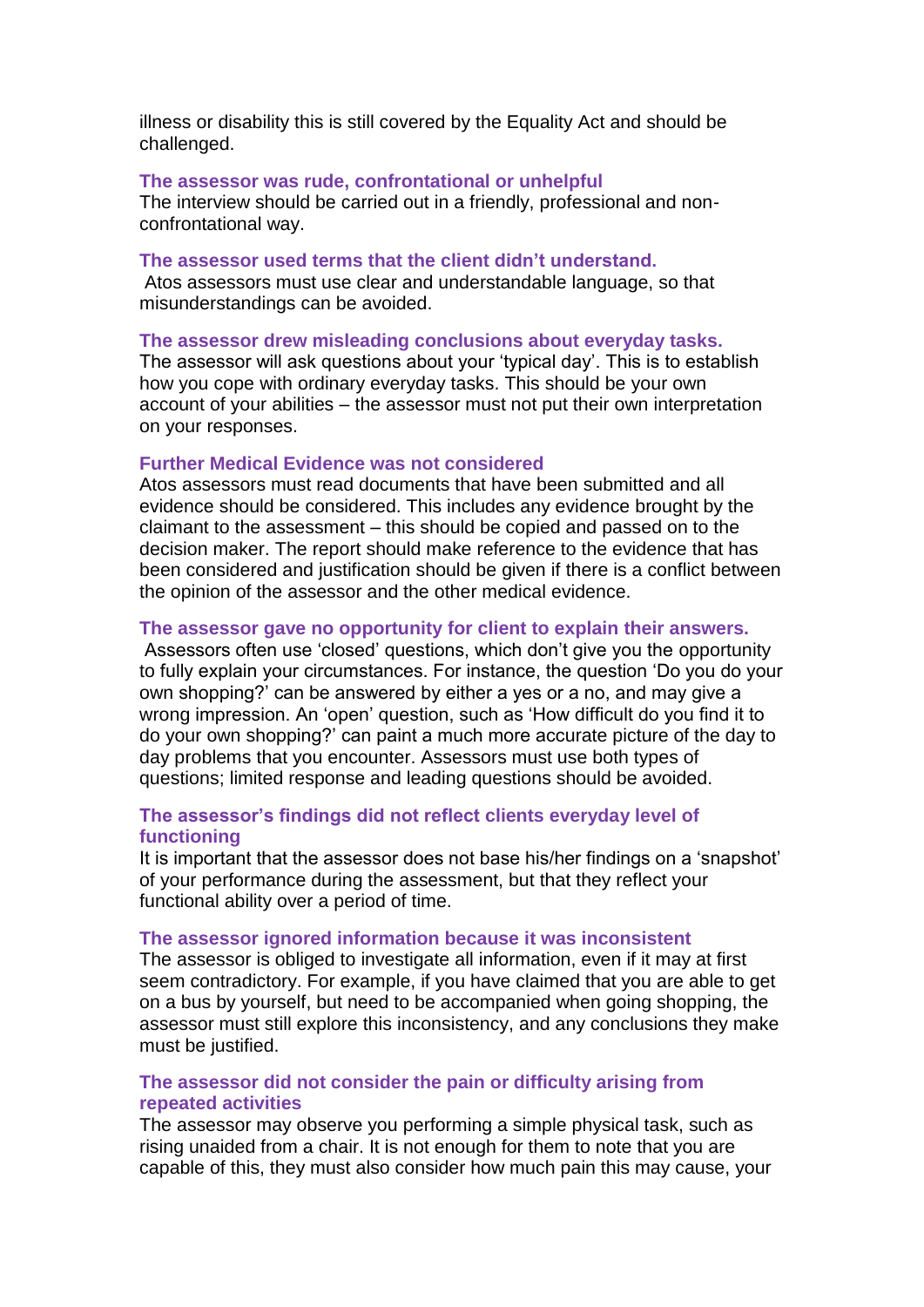ability to repeat the action, whether you need to take time to recover, and whether you can perform the action without danger to yourself or others.

# **The assessor only considered my limitations on 'good' days**

Many conditions vary from day to day, and in these cases the assessor should use all the available information to consider what you are capable of doing most of the time.

### **An appropriate physical examination was not carried out**

Where it has been indicated that you have a physical restriction, a detailed and appropriate examination must be carried out - for example you may have limited movement in your shoulder. This should be properly investigated.

### **The examination caused unnecessary pain**

Pain should be avoided during the examination. You should have been advised to inform the assessor if any movements were uncomfortable, and further discomfort should have been avoided.

#### **Client was not given an opportunity to ask about the procedure**

At the end of the interview and examination, you should be given an opportunity to ask about the ESA procedure. The assessor can tell you how your claim will proceed, but they usually won't be able to give you an idea of timescales.

# **Clients condition(s) was not identified in the report**

The assessor must include all your conditions (diagnoses and symptoms) in the report. This includes those listed in your application plus any other additional evidence and symptoms reported during the assessment. The assessor should also note any deterioration since these diagnoses were first made. They should note 'no other conditions claimed or identified' once they have clarified that there are no further symptoms to discuss with you.

#### **Clients medication and medical history was not fully recorded.**

The assessor should note all the medication you are taking, both prescription and over-the-counter drugs. They should also include a concise report of relevant clinical history, eg hospital treatment.

# **Unacceptable delays have occurred during the claim period**

The DWP does not set guaranteed timescales for any part of the ESA process. However, guidelines are available and where these are substantially exceeded (for example, in the case of a Mandatory Reconsideration taking more than two months where the guidelines suggest a period of two weeks) it would be valid for the client to raise a complaint.

#### **Clients claim details or personal information was lost**

Where public bodies or those acting for them have lost information pertaining to an ESA claim which has materially impacted on the time taken to make the claim, the decision made on eligibility or the security of personal data related to the client there may be cause for complaint – particularly if this has had a financial implication for the claimant or caused hardship.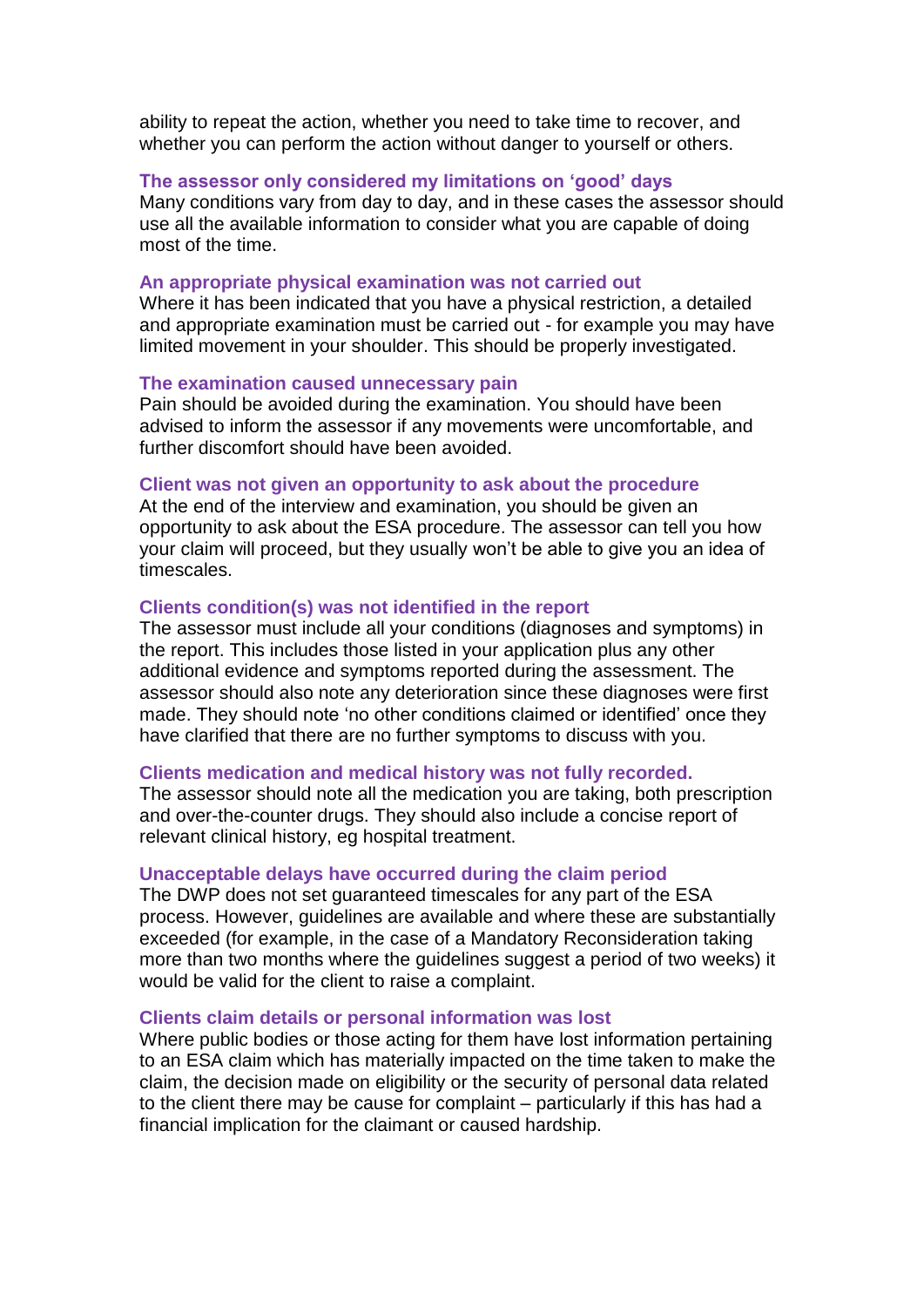# **Campaigning on complaining**

Complaints aren't just part of client casework. If you record details of incidences where you support clients to complain about the ESA process you can build up an evidence base illustrating the key failures in the system.

You can also determine the types of complaint that are rarely upheld, those that DWP or Atos regularly fail to respond to, or share with other advice agencies to explore any examples of good practice in response to complaints which could be shared across the network.

This type of evidence will be useful in supporting the overall ESA campaign, reporting your concerns about ESA to your MP or mounting a 'supercomplaint' on a shared issue.

# **Some additional resources:**

- We would love to hear from clients unhappy with the quality of their ESA experience on our blog – point them at <https://blogs.citizensadvice.org.uk/blog/topics/fit-for-work/>
- Clients can highlight their complaint directly to their MP using [www.theyworkforyou.com/mps/](http://www.theyworkforyou.com/mps/)
- For more information on supercomplaints, see [https://www.gov.uk/government/uploads/system/uploads/attachment\\_d](https://www.gov.uk/government/uploads/system/uploads/attachment_data/file/284441/oft514.pdf) [ata/file/284441/oft514.pdf](https://www.gov.uk/government/uploads/system/uploads/attachment_data/file/284441/oft514.pdf)